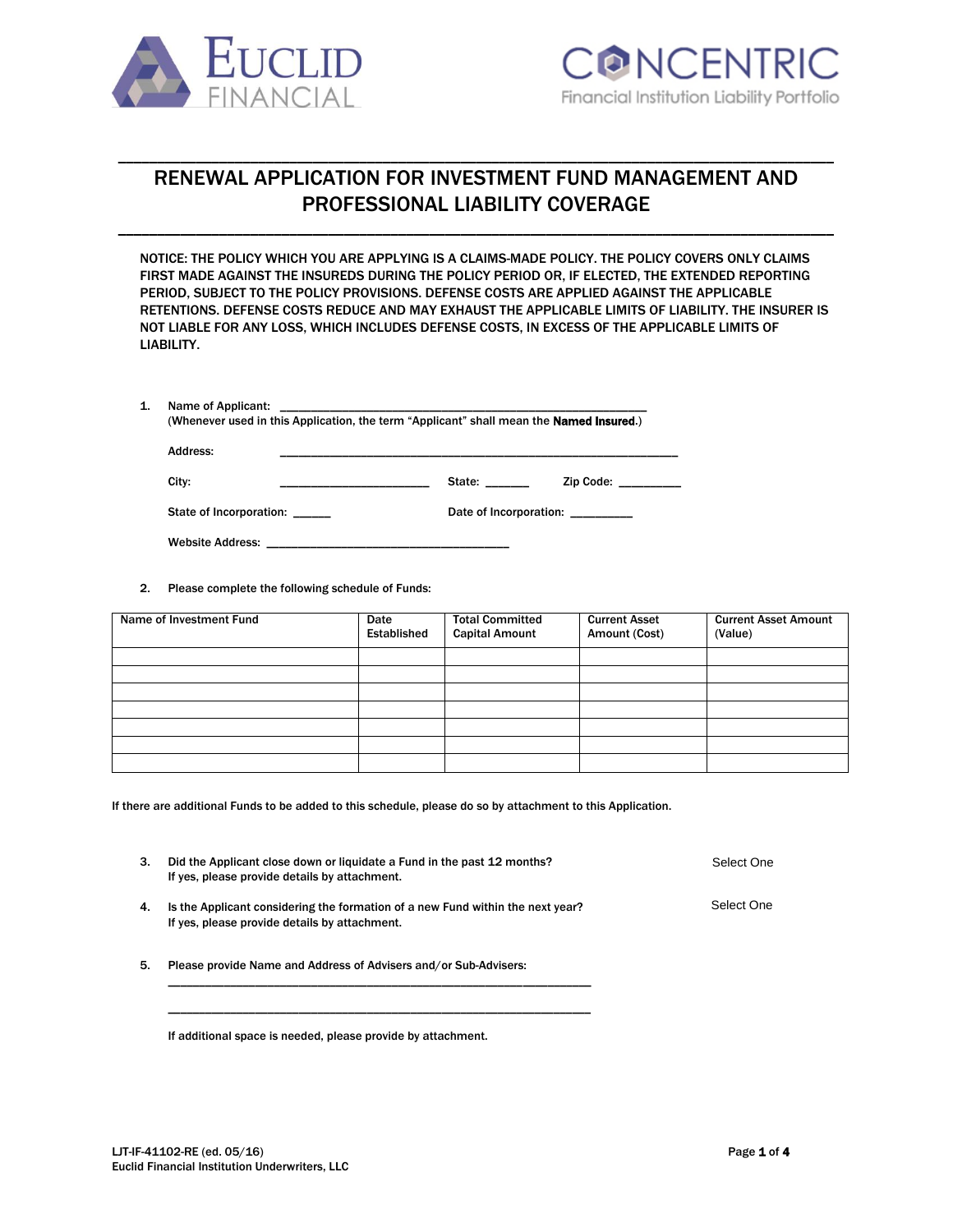



7. Have there been any changes or modifications in the investment restrictions or limitations of any Fund during the past 12 months? Select the contract of the contract of the contract of the contract of the contract of the contract of the contract of the contract of the contract of the contract of the contract of the contract of the contract of If yes, please provide details by attachment. Select One

8. Have there been any material changes in the administrative operations or investment policies of any Fund during the past 12 months?

If yes, please provide details by attachment.

- 9. Has any Fund managed by the Applicant suspended redemptions in the past 12 months? If yes, please provide details by attachment. Select One
- 11. Has any representative of the Applicant ever served on the board of directors or served as an officer of any Portfolio Company? Select the Company of the Company of the Company of the Company of the Company of the Company of the Company of the Company of the Company of the Company of the Company of the Company of the Company of the Company If yes, please complete the schedule of Portfolio Companies below: Select One

| Name of Portfolio Company | <b>Applicant's Representative</b> | <b>Dates of Service</b> | <b>Public or Private</b> |
|---------------------------|-----------------------------------|-------------------------|--------------------------|
|                           |                                   |                         |                          |
|                           |                                   |                         |                          |
|                           |                                   |                         |                          |
|                           |                                   |                         |                          |

## LOSS/CLAIMS HISTORY

2. Has any person(s) or entity(ies) proposed for this insurance been a party to any civil, criminal, disciplinary action or administrative proceeding alleging or investigating a violation of any federal or state security law or regulation?

If "Yes" please attach complete details.

3. Have any claims such as would fall within the scope of the proposed insurance been made against any person(s) or entity(ies) proposed for this insurance? Select One

If "Yes", please attach complete details.

### ADDITIONAL INFORMATION

As part of this Application, please submit the following documents with respect to the Application:

- a. Most recent private placement memorandum for each Fund
- b. Most recent annual and quarterly report for each Fund
- c. Latest version of the partnership agreement for each Fund
- d. Due diligence questionnaire
- e. Summary and status of any litigation filed within the last twelve months against any person(s) or entity(ies) proposed for this insurance (including any litigation that has been resolved).

## NOTICE:

ANY PERSON WHO KNOWINGLY AND WITH INTENT TO DEFRAUD ANY INSURANCE COMPANY OR ANOTHER PERSON, FILES AN APPLICATION FOR INSURANCE CONTAINING ANY MATERIALLY FALSE INFORMATION OR CONCEALS FOR THE PURPOSE OF MISLEADING, INFORMATION CONCERNING ANY FACT MATERIAL THERETO, MAY BE GUILTY OF COMMITTING A FRAUDULENT INSURANCE ACT, WHICH IS A CRIME AND SUBJECTS THE PERSON TO CRIMINAL AND CIVIL PENALTIES.

Select One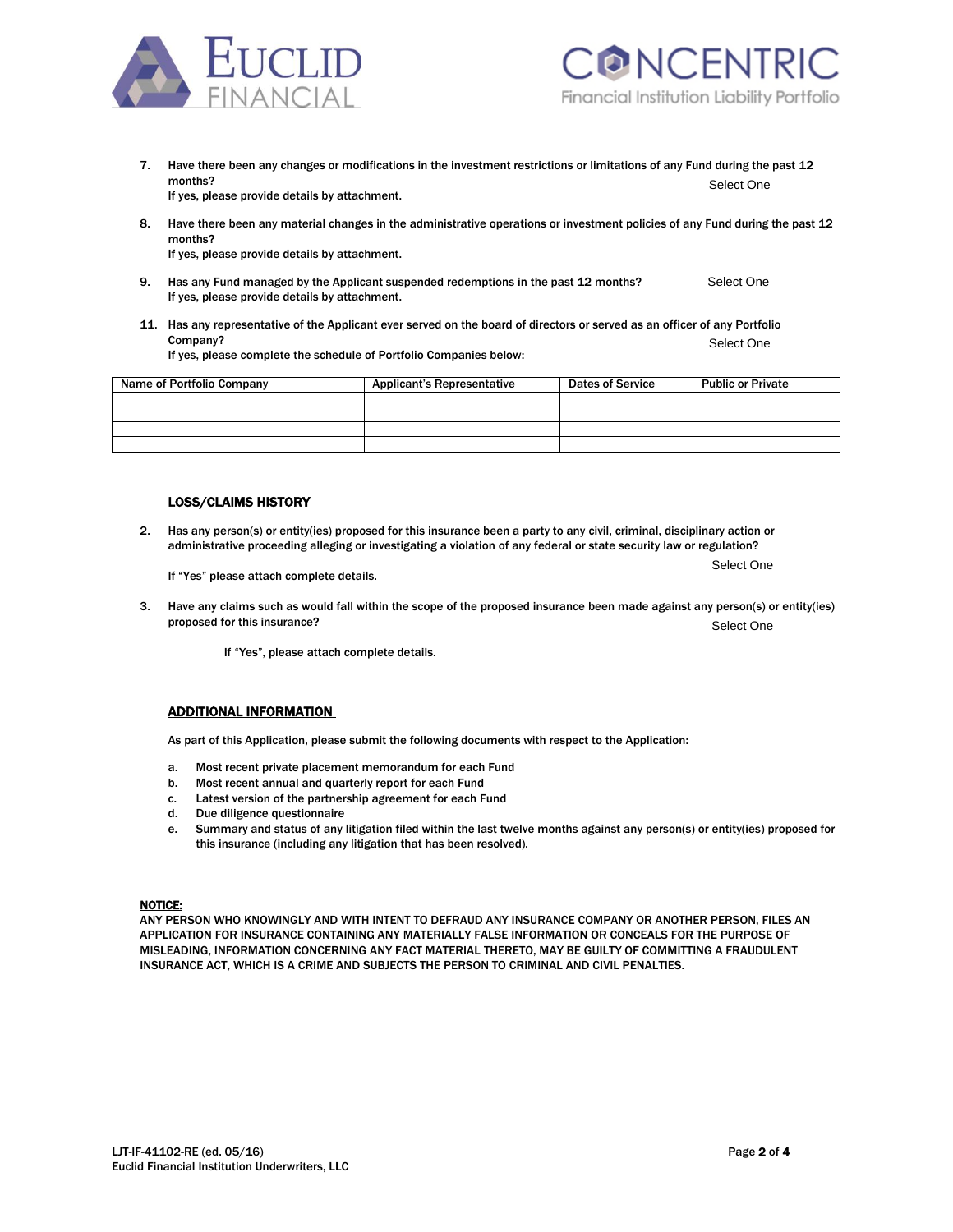



# APPLICANT FRAUD WARNINGS

ALABAMA, ARKANSAS, LOUISIANA, MARYLAND, NEW JERSEY, NEW MEXICO and VIRGINIA: Any person who knowingly presents a false or fraudulent claim for payment of a loss or benefit or knowingly presents false information in an Application for insurance is guilty of a crime. In Alabama, Arkansas, Louisiana and Maryland, that person may be subject to fines, imprisonment or both. In New Mexico, that person may be subject to civil fines and criminal penalties. In Virginia, penalties may include imprisonment, fines and denial of insurance benefits.

COLORADO: It is unlawful to knowingly provide false, incomplete or misleading facts or information to an insurance company for the purpose of defrauding or attempting to defraud the company. Penalties may include imprisonment, fines, denial of insurance and civil damages. Any insurance company or agent of an insurance company who knowingly provides false, incomplete, or misleading facts or information to a policyholder or claimant for the purpose of defrauding or attempting to defraud the policyholder or claimant with regard to a settlement or award payable from insurance proceeds shall be reported to the Colorado Division of Insurance within the Department of Regulatory Agencies.

DISTRICT OF COLUMBIA, KENTUCKY and PENNSYLVANIA: Any person who knowingly and with intent to defraud any insurance company or other person files an Application for insurance or statement of claim containing materially false information or conceals for the purpose of misleading, information concerning any fact material thereto, commits a fraudulent insurance act, which is a crime. In District of Columbia, penalties include imprisonment and/or fines. In addition, the Insurer may deny insurance benefits if the Applicant provides false information materially related to a claim. In Pennsylvania, the person may also be subject to criminal and civil penalties.

FLORIDA and OKLAHOMA: Any person who knowingly and with intent to injure, defraud or deceive the Insurer, files a statement of claim or an Application containing any false, incomplete or misleading information is guilty of a felony. In Florida it is a felony to the third degree.

KANSAS: An act committed by any person who, knowingly and with intent to defraud, presents, causes to be presented or prepares with knowledge or belief that it will be presented to or by an Insurer, purported Insurer, broker or any agent thereof, any written statement as part of, or in support of, an application for the issuance of, or the rating of an insurance policy for personal or commercial insurance, or a claim for payment or other benefit pursuant to an insurance policy for personal or commercial insurance which such person knows to contain materially false information concerning any fact material thereto; or conceals, for the purpose of misleading, information concerning any fact material thereto is considered a crime.

MAINE: It is a crime to knowingly provide false, incomplete or misleading information to an insurance company for the purpose of defrauding the company. Penalties may include imprisonment, fines or denial of insurance benefits.

OHIO: Any person who, with intent to defraud or knowing that he is facilitating a fraud against the Insurer, submits an Application or files a claim containing a false or deceptive statement is guilty of insurance fraud.

OREGON: Any person who knowingly presents a false or fraudulent claim for payment of a loss or benefit or knowingly presents false information in an application for insurance may be guilty of a crime and may be subject to fines and confinement in prison.

TENNESSEE and WASHINGTON: It is a crime to knowingly provide false, incomplete or misleading information to an insurance company for the purpose of defrauding the company. Penalties may include imprisonment, fines and/or denial of insurance benefits.

THE SIGNATORY, AS AUTHORIZED AGENT OF ALL INDIVIDUALS AND ENTITIES PROPOSED FOR THIS INSURANCE, REPRESENTS THAT, TO THE BEST OF HIS/HER KNOWLEDGE AND BELIEF, AFTER REASONABLE INQUIRY, THE STATEMENTS IN THIS APPLICATION AND ANY ATTACHMENTS OR INFORMATION SUBMITTED WITH THIS APPLICATION (TOGETHER REFERRED TO AS THE "APPLICATION") ARE TRUE AND COMPLETE.

THE INFORMATION IN THIS APPLICATION IS MATERIAL TO THE RISK ACCEPTED BY THE UNDERWRITER. IF A POLICY IS ISSUED IT WILL BE IN RELIANCE BY THE UNDERWRITER UPON THE APPLICATION, AND THE APPLICATION WILL BE THE BASIS OF THE

CONTRACT. THE INFORMATION CONTAINED IN AND SUBMITTED WITH THIS APPLICATION IS ON FILE WITH THE UNDERWRITER AND, ALONG WITH THE APPLICATION, WILL BE CONSIDERED PHYSICALLY ATTACHED TO, PART OF, AND INCORPORATED INTO THE POLICY, IF ISSUED. THE UNDERWRITER IS AUTHORIZED TO MAKE ANY INQUIRY IN CONNECTION WITH THIS APPLICATION. THE UNDERWRITER'S ACCEPTANCE OF THIS APPLICATION OR THE MAKING OF ANY SUBSEQUENT INQUIRY DOES NOT BIND THE APPLICANT OR THE UNDERWRITER TO COMPLETE THE INSURANCE OR ISSUE A POLICY.